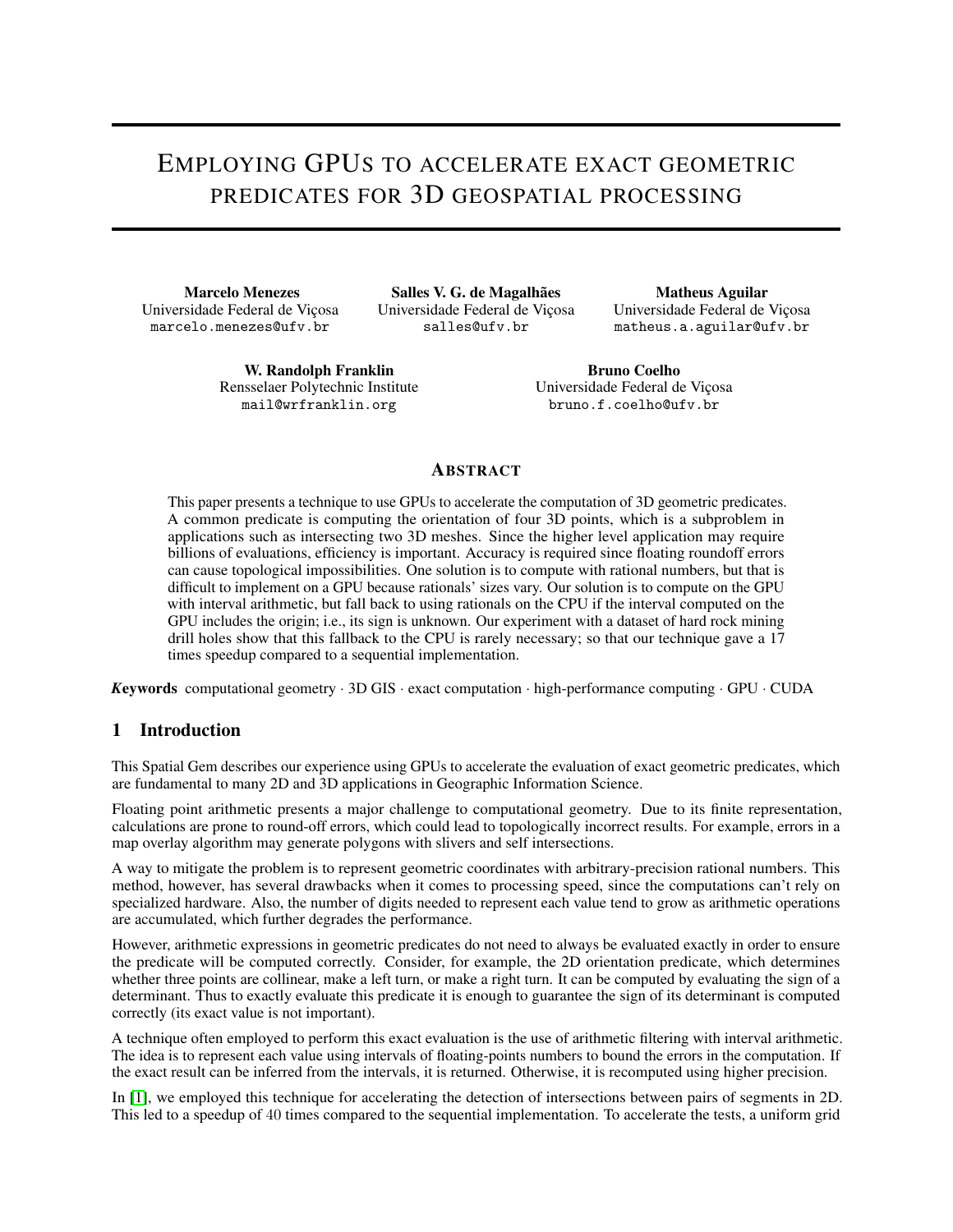is employed for indexing, and then an array containing the pairs to be checked for intersection is constructed and dispatched to the GPU, which performs the intersection tests with interval arithmetic.

A trivial extension of this technique to 3D did not yield a similar performance, and so in this paper we will present a technique to circumvent this challenge.

## <span id="page-1-1"></span>2 Exact geometric computation

Geometric algorithms are typically composed of predicates and constructions (operations that construct new values or coordinates). For example, a polygonal map overlay algorithm could employ predicates to perform point location and to detect pairwise intersections among the edges of the input polygons. Once pairs of intersecting edges are found, constructions could be employed to generate the coordinates of the new vertices created from the intersections.

Algorithms could be designed to not have any exactness guarantees (i.e., perform all the computation with floating-point numbers); to employ exact predicates (the results will be combinatorially correct, but the coordinates of the resulting geometric objects may have roundoff errors), but inexact constructions; and to have both exact predicates and exact constructions. The CGAL Geometric library [\[2\]](#page-7-1), for example, allows the user to choose algorithms from these three categories.

The focus of this Gem is to describe a technique to accelerate exact geometric predicates. This could also be employed to accelerate algorithms with exact constructions (since these algorithms usually also rely on predicates).

One approach to ensure exactness consists in using only exact computation in the predicates. E.g., we might replace floating-point variables with multiple-precision rational numbers. The drawback is the performance overhead added by this technique [\[3\]](#page-7-2). Furthermore, it is harder to parallelize exact algorithms because of the frequent memory allocations required as the rationals' precisions grow. Finally, implementing these predicates on GPUs is also a challenge since there is apparently no mature library for dealing with multiple-precision rationals on GPUs.

An alternative technique is the use of arithmetic filtering with interval arithmetic. The idea is to represent each value  $v$ as an interval of floating point values that contains  $v$ . The arithmetic operations are then performed on the intervals. During each operation, the resulting interval is adjusted to guarantee it will contain the value that would be obtained if the expression was evaluated exactly (this is known as the *containment property*). In the computation of a predicate, if the sign of the exact result can be inferred from the sign of the resulting interval (i.e., if the lower bound of the interval is positive or the upper bound is negative), then this value is returned. Otherwise (this is known as filter failure), if the lower bound of the interval is negative and the upper bound is positive (which means the sign of the exact value could be negative, neutral or positive), the predicate is re-evaluated using exact arithmetic. That is slower but should rarely be necessary.

Key to ensuring the containment property is the set of guarantees provided by the IEEE-754 floating-point standard, which is widely adopted by processor manufacturers. This standard defines three rounding modes for floating-point operations. The result of each operation is guaranteed to be the result that would be obtained if it was computed exactly, and then rounded to the next (i.e., towards  $+\infty$ ), previous (i.e., towards  $-\infty$ ) or closest representable floating-point number. These first two rounding modes can be employed to ensure the containment property.

For example, consider the following predicate, which checks if the sum of two numbers is positive: positive  $Sum(a, b) = (a + b > 0)$ . Assuming the exact values of a and b are contained in the intervals [a.lb, a.ub] and [b.lb, b.ub], then the interval containing the exact value of result  $= a + b$  could be created by performing the following operation:  $result = [ | a l b + b l b |, [ a u b + b u b] ]$ , where  $[ | ]$  and  $[ | ]$  represent, respectively, the rounding to the previous and next representable floating-point values. Thus, a filtered version of  $positiveSum(a, b)$  could be implemented as seen in Listing [1.](#page-1-0) Details about evaluating other operations using intervals are described in [\[4\]](#page-7-3).

#### Listing 1: Implementation of positiveSum

```
bool positive Sum(a, b) {
    r e s u l t = [|a.lb + b.lb|, [a.ub + b.ub]|if (result .ub < 0) return false; //exact result guaranteed to be negative
    else if (result . lb > 0) return true; //exact result guaranteed to be positive
    else return computeExactPositiveSum(a.exact,b.exact); //filter failure
}
```
In this example, *computeExactPositiveSum* represents a function using exact arithmetic to evaluate the sign of  $a {\cdot} exact +$ b.exact (the *.exact* is the exact representation of the values). For example, it could employ multiple precision rationals to do this computation.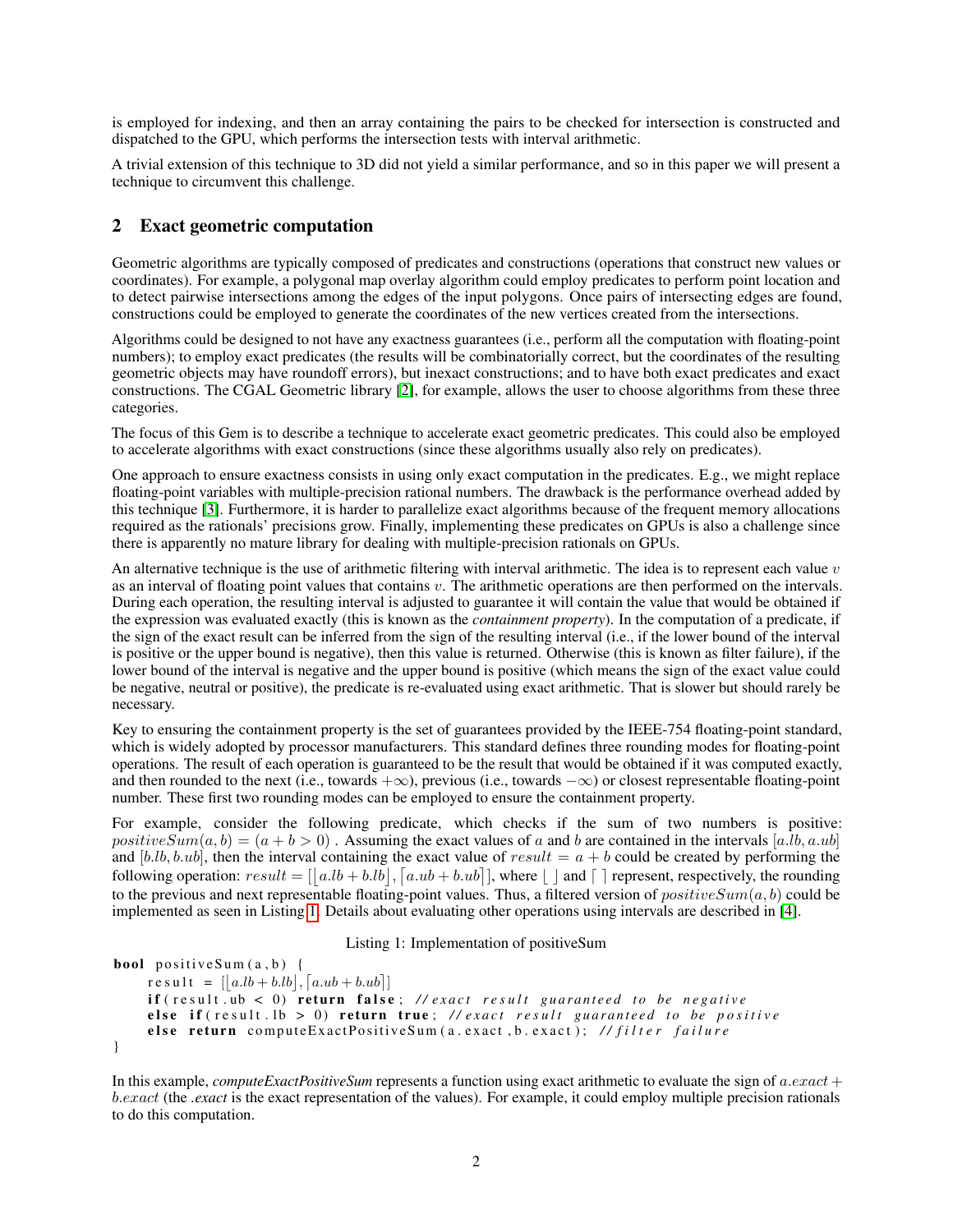Even though computations with intervals are faster than with rationals, they still add an overhead compared with simple floating-point arithmetic. This can be explained because computations with intervals require storing their two bounds and, also, performing more arithmetic operations, tests and changes in the floating-point rounding mode (as illustrated in the example for evaluating the sign of a sum in Listing [1\)](#page-1-0). We propose employing GPUs to accelerate this. One advantage is that GPUs are particularly efficient for floating-point computation. NVIDIA GPUs have had functions to choose how floats are rounded since compute capability 1.3 for single precision floating point, and capability 2.0 for double precision [\[5\]](#page-7-4) around 2011.

# 3 Exact and efficient evaluation of predicates

In this section we present the main ideas behind this Gem. Subsection [3.1](#page-2-0) gives an overview of the proposed technique. Subsection [3.2](#page-2-1) exemplifies a GPU implementation of interval arithmetic, which is the basis of our work. We then proceed to explain how to deal with interval errors in Subsection [3.3.](#page-3-0) For a better understanding of our method, we describe in Subsections [3.4](#page-3-1) and [3.5](#page-4-0) two case studies efficiently employing our techniques. We close with a discussion on strategies for improving GPU performance, and some challenges faced while crafting this Gem.

### <span id="page-2-0"></span>3.1 The general strategy

Our technique is suited for geometric problems where many predicates need to be evaluated, and the inputs are known beforehand. Examples include computing boolean operations between maps, performing point location, and performing closest objects queries. The method consists of three main steps, which are explained next.

First, we must evaluate which input elements need to be checked. For example, when counting the number of intersections between the triangles of two meshes, we need to select which pairs of triangles to test. This is a combinatorial step, which can be accelerated by preprocessing the data with techniques such as spatial data structures to cull pairs of distant elements.

Once the data is ready, we can employ the parallel processing power of the GPU to accelerate the predicate computation. Interval arithmetic can be easily implemented on the device (GPU) as will be shown in Section [3.2.](#page-2-1) Section [4](#page-6-0) will give preliminary experiments to show that most predicates can be computed by interval arithmetic, and only a few pairs will need to be reevaluated with exact arithmetic.

The third and last step is to reevaluate the tests that failed. This part is usually done on the CPU side using arbitrary precision rational numbers, which guarantees an exact result. Even though rational numbers are costly, most pairs will be successfully evaluated on the GPU, so this step is not expected to affect performance in a significant way.

The strategy for sending the data from the CPU to the GPU is our main concern in this paper. In our previous work [\[1\]](#page-7-0), which is focused on intersecting 2D maps, an array of pairs to be tested is sent to the GPU, and each pair is tested by a thread. However, the process of creating the array is costly, and became the bottleneck of the algorithm when extended to 3D. Subsection [3.5](#page-4-0) explains the methods used to circumvent the problem.

#### <span id="page-2-1"></span>3.2 Implementing Arithmetic Filters on the GPU

As seen in Section [2,](#page-1-1) the floating point rounding modes need to be adjusted according to the desired computation. We adopt the same idea as employed by [\[6\]](#page-7-5) and [\[1\]](#page-7-0), where a separate class is responsible for the interval arithmetic computations, making the predicate code clean and easy to maintain. The rounding mode switches can be achieved through compiler intrinsics, as illustrated in Listing [2.](#page-2-2)

Listing 2: Class for interval arithmetic abstraction

```
# define INTERVAL ERROR 2
```

```
class CudaInterval {
public :
    __ device__ __ host__ CudaInterval (const double 1, const double u)
         : \frac{1}{b(1)}, \frac{1}{a} ub (u) {}
     . . .
     __device__ CudaInterval operator+(const CudaInterval& v) const {
         return CudaInterval (__dadd_rd (this ->lb, v.lb),
             \Boxdadd_ru (this \rightarrowub, v.ub));
    }
     . . .
```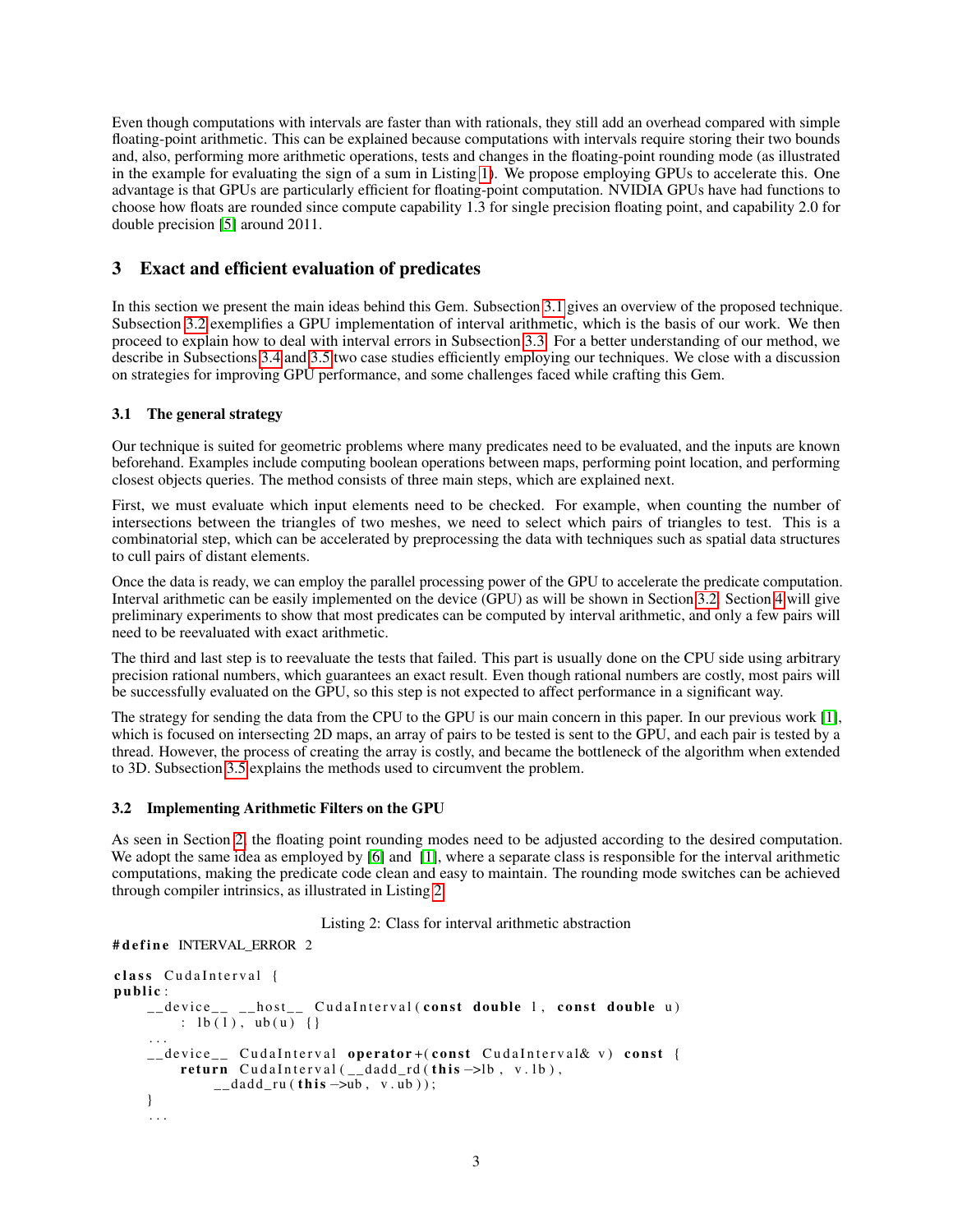```
\text{\_} device_\text{\_} int sign() const {
          if (this -> 0) // lb > 0 implies ub > 0return 1;if (this \rightarrow ub \le 0) // ub \le 0 implies lb \le 0return -1;
         if ( this \rightarrowlb == 0 && this \rightarrowub == 0)
              return 0;
         // If none of the above conditions is satisfied,
         // the sign of the exact result cannot be inferred
          / / f r om t h e i n t e r v a l , Thus , a f l a g i s r e t u r n e d
          / / t o i n d i c a t e an i n t e r v a l f a i l u r e .
         return INTERVAL ERROR;
    }
     . . .
private:
    double lb, ub; // Stores the interval's lower and upper bounds
\} ;
```
The encapsulation of interval arithmetic in a separate class allows for a straightforward implementation of geometric predicates. Listing [3](#page-3-2) shows an example implementation for the 2D orientation predicate.

#### Listing 3: 2D orientation predicate example

```
struct CudaIntervalVertex {
     CudaInterval x, y;
} ;
__device__ int orientation (
      const CudaIntervalVertex* p,
     const CudaIntervalVertex * q,
     const CudaIntervalVertex \ast r) {
     return ((q \rightarrow x - p \rightarrow x) * (r \rightarrow y - p \rightarrow y) -(q \rightarrow y - p \rightarrow y) * (r \rightarrow x - p \rightarrow x)). sign();
}
```
Because of the GPU architecture and communications cost, when accelerating geometric algorithms it is important to group and process in batch the geometric predicates. Thus, the GPU is employed as a co-processor to evaluate big batches of geometric predicates.

#### <span id="page-3-0"></span>3.3 Dealing with interval failures

When an interval failure occurs, we need to reevaluate the predicate using either a higher precision representation, or an exact representation such as arbitrary precision rational numbers, which are better suited for the CPU. Also, as seen in Sections [2](#page-1-1) and [3.1,](#page-2-0) the number of interval failures is expected to be small, so the GPU parallel processing would not present a significant speedup when reevaluating the predicates.

For these reasons, we perform the exact computation of interval failures on the CPU side. When the GPU finishes processing the batch, it returns an array containing every pair where an interval failure occurred.

#### <span id="page-3-1"></span>3.4 Case study: 2D intersection

As a case study, in [\[1\]](#page-7-0) we proposed a fast and exact algorithm for detecting intersections between two sets of 2D line segments (i.e., for reporting *red-blue* intersections). The algorithm consists of two steps: on the CPU a uniform grid is employed for indexing the sets. Each segment is inserted into the grid cells intersecting its bounding-box.

Then, an array of potentially intersecting pairs of edges (pairs of segments in the same cell) is generated and copied to the GPU, where they are tested for intersection. Each GPU thread is designed to evaluate one pair for intersection.

Each intersection is evaluated by computing 4 2D orientation predicates [\[1\]](#page-7-0). The results are stored in an array and a flag is employed to indicate if an intersection evaluation could not be determined reliably due to an interval failure. Once the results are copied back to the CPU, the (hopefully few) unreliable results are exactly re-evaluated using rationals. Considering the experiments performed in [\[1\]](#page-7-0), in the worst case only 0.0005% of the predicates failed and required re-evaluation.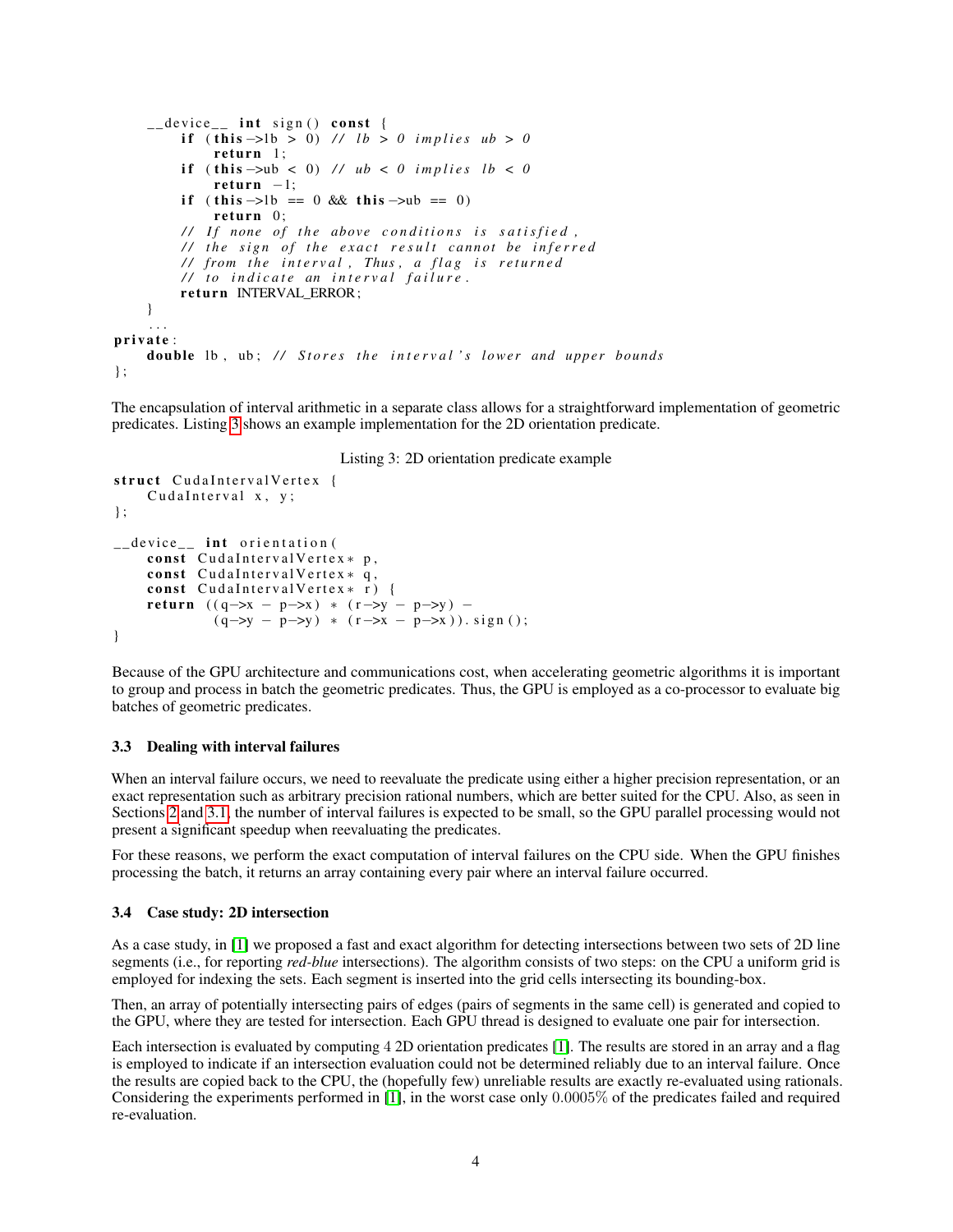

<span id="page-4-1"></span>Figure 1: Illustration of the algorithm employed for accelerating exact 2D segment intersections

Since an edge may be inserted into multiple uniform grid cells, some intersecting pairs may be reported more than once. These duplicates are removed at the end of the algorithm since experiments showed that this was faster than ensuring the list of potentially intersecting pairs had only unique values (because this list is typically much larger than the list of actually intersecting pairs). Figure [1](#page-4-1) illustrates the steps described above.

This method works well when the batch array is small enough that its creation on the CPU side does not impact the algorithm's overall performance. However, when this approach is extended to three dimensions, the number of tests grow fast, and the time needed for traversing the grid and creating the batch array quickly becomes the algorithm's bottleneck.

In this paper we present a more efficient and robust approach for distributing work between GPU threads, since thread balancing is key for achieving efficiency on SIMT architectures.

#### <span id="page-4-0"></span>3.5 Case study: 3D segment-triangle intersection

In this section we will deal with the following problem as another case study: given a set of line segments and a set of triangles, detecting pairs of segments and triangles that do intersect (in this paper we will often refer to them simply as *pairs*). One application is detecting intersections between triangles in a mesh intersection method. Another is detecting intersections between sampling drill holes (segments) and 3D objects representing mineral deposits in a mine [\[7\]](#page-7-6).

The algorithm employed to check if a segment intersects a triangle is based on the evaluation of five 3D orientation predicates. Consider the example in Figure [2.](#page-5-0) The interior of edge  $DE$  will intersect the interior of triangle  $ABC$  if, and only if, D and E are on opposing sides of the plane defined by ABC (i.e., if the orientations of points  $(A, B, C, D)$ and  $(A, B, C, E)$  have opposing signs), and the orientations of  $(A, B, D, E)$ ,  $(B, C, D, E)$ , and  $(C, A, D, E)$  have the same sign.

The 3D orientation of points  $(A, B, C, D)$  is given by the following determinant:

$$
\begin{vmatrix} A_x & A_y & A_z & 1 \\ B_x & B_y & B_z & 1 \\ C_x & C_y & C_z & 1 \\ D_x & D_y & D_z & 1 \end{vmatrix}
$$

As the intersection test consists in evaluating the signs of five determinants, we can employ arithmetic filters for a fast and exact computation. Also, before evaluating each pair, the algorithm performs a fast bounding-box test in order to further cull the number of tests being performed. In this section we present three different approaches for doing this computation on the GPU. Experiments comparing them will be presented at the end of the section.

We initially implemented a version of this algorithm using a strategy similar to the one described in Section [3.4](#page-3-1) for 2D intersection. I.e., the list of potentially intersecting pairs of segments and triangles is extracted from the uniform grid on the CPU, and then copied to the GPU, where each one is evaluated by one thread. However, preliminary experiments showed that this pre-processing on the CPU was a bottleneck, and so other approaches were tested.

The second approach consists of creating the uniform grid and transferring to the GPU the list (using a ragged array) of triangles in each grid cell. Then, each GPU thread will process one segment s (or triangle t). The processing of s consists in iterating over all triangles (or segments) that are in the uniform grid cells intersecting the bounding-box of s and testing them for intersections with  $s$  (or triangle  $t$ ).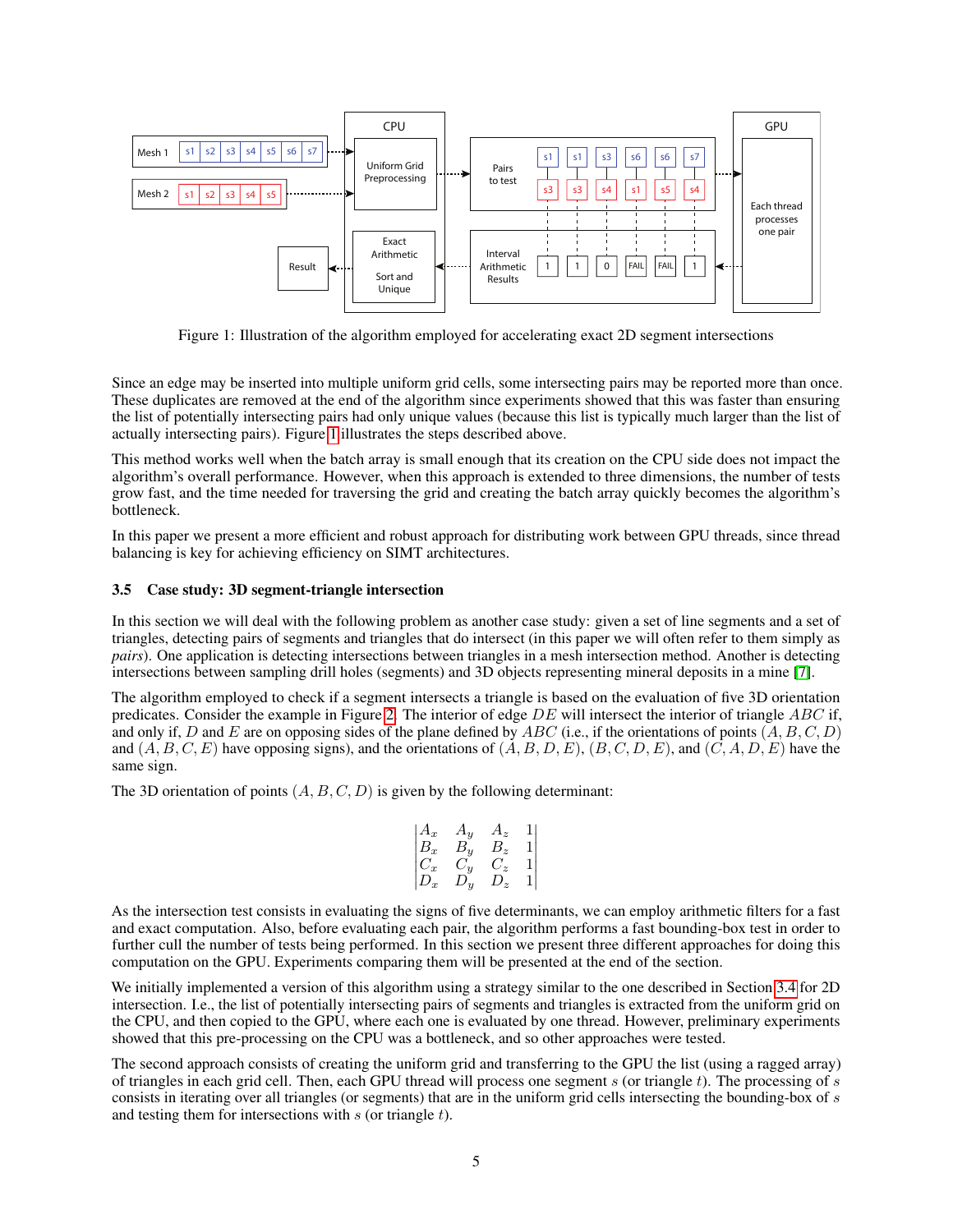The drawback of this second approach is that geometric data may be non-uniformly distributed, which makes the number of triangles potentially intersecting each segment vary. This leads to load unbalancing and thread divergence.

Finally, we employed a strategy that avoids the pre-processing step for generating the list of pairs of segments and triangles on the CPU and balances the amount of work done by each GPU thread. The basic idea is to implicitly generate on the GPU the pairs to be processed and assign one thread to process each one.

Let  $T_c$  and  $S_c$  be, respectively, the number of triangles and segments in the uniform grid cell c. Assume the kernel employed to compute the intersections is launched using  $Th$  threads per block. We launch several blocks for each uniform grid cell in order to ensure all pairs will be processed. Threads in the same block always process the same grid cell) and, thus,  $\left\lceil \frac{T_c \times S_c}{Th} \right\rceil$  blocks are launched for each cell c.

In order for each thread to know which pair of segment and triangle it will process, 3 arrays are created (with size equal to the number of blocks) on the CPU and copied to the GPU:

- *Cell* : the cell being processed by the corresponding block.
- First<sub>pair</sub> and Last<sub>pair</sub>: the index (within the cell) of the, respectively, first and last pairs of segment-triangle being processed by the block.

Thus, the thread with index tid in block b will process the pair  $P = tid + First_{pair}[b]$  of cell  $C = Cell[b]$ . The index of the segment and triangle can be obtained by, respectively, the expressions  $P\%S_c[C]$  and  $P/S_c[C]$  (in this paper we assume all indices are 0-based).

Tables [1](#page-5-1) and [2](#page-5-2) illustrates the distribution of pairs to the threads, supposing the uniform grid has 4 cells and each GPU block launches 4 threads. Notice that cell 0 has 3 triangles and 4 segments, therefore, it will require 3 blocks of threads to process its  $3 \times 4 = 12$  pairs. Cell 1, on the other hand, will require 2 blocks and cells 2 and 3 will require 1 block each. Thus, a total of 7 blocks will be created.

Table [2](#page-5-2) describes the blocks (e.g.: blocks from 0 to 2 process cell 0). Consider, for example, the thread with id 2 of block 4. This thread will be responsible for processing pair  $Start_{pair}[4] + 1 = 5$  in cell  $Cell[4] = 1$ . Since this cell has 3 segments, this thread will evaluate the intersection between segment  $5\%3 = 2$  and triangle  $5/3 = 1$ .

<span id="page-5-1"></span>

| Table 1: Uniform grid cells |                 |  | Table 2: GPU blocks of threads |  |               |  |  |
|-----------------------------|-----------------|--|--------------------------------|--|---------------|--|--|
| Cell                        | $0 \t1 \t2 \t3$ |  | <b>Block</b>                   |  | 0 1 2 3 4 5 6 |  |  |
|                             | $3 \t2 \t1 \t3$ |  | Cell —                         |  | 0 0 0 1 1 2 3 |  |  |
| 4   3   1   1               |                 |  | $Start_{pair}$ 0 4 8 0 4 0 0   |  |               |  |  |
| 3 2 1 1                     |                 |  | $End_{pair}$ 3 7 11 3 5 0 0    |  |               |  |  |

By employing this strategy, the blocks will evaluate the same number of intersections, except for the last block processing each cell (that may process fewer pairs if the number of pairs in that cell is not a multiple of the number of threads per block).

Another challenge is the strategy employed to report which pairs do intersect. The implementation that creates a list of pairs on the CPU employs a flag for each pair indicating whether it does intersect.

<span id="page-5-2"></span>

<span id="page-5-0"></span>Figure 2: Line segment—triangle intersection test; decomposed into five 3D orientation predicates.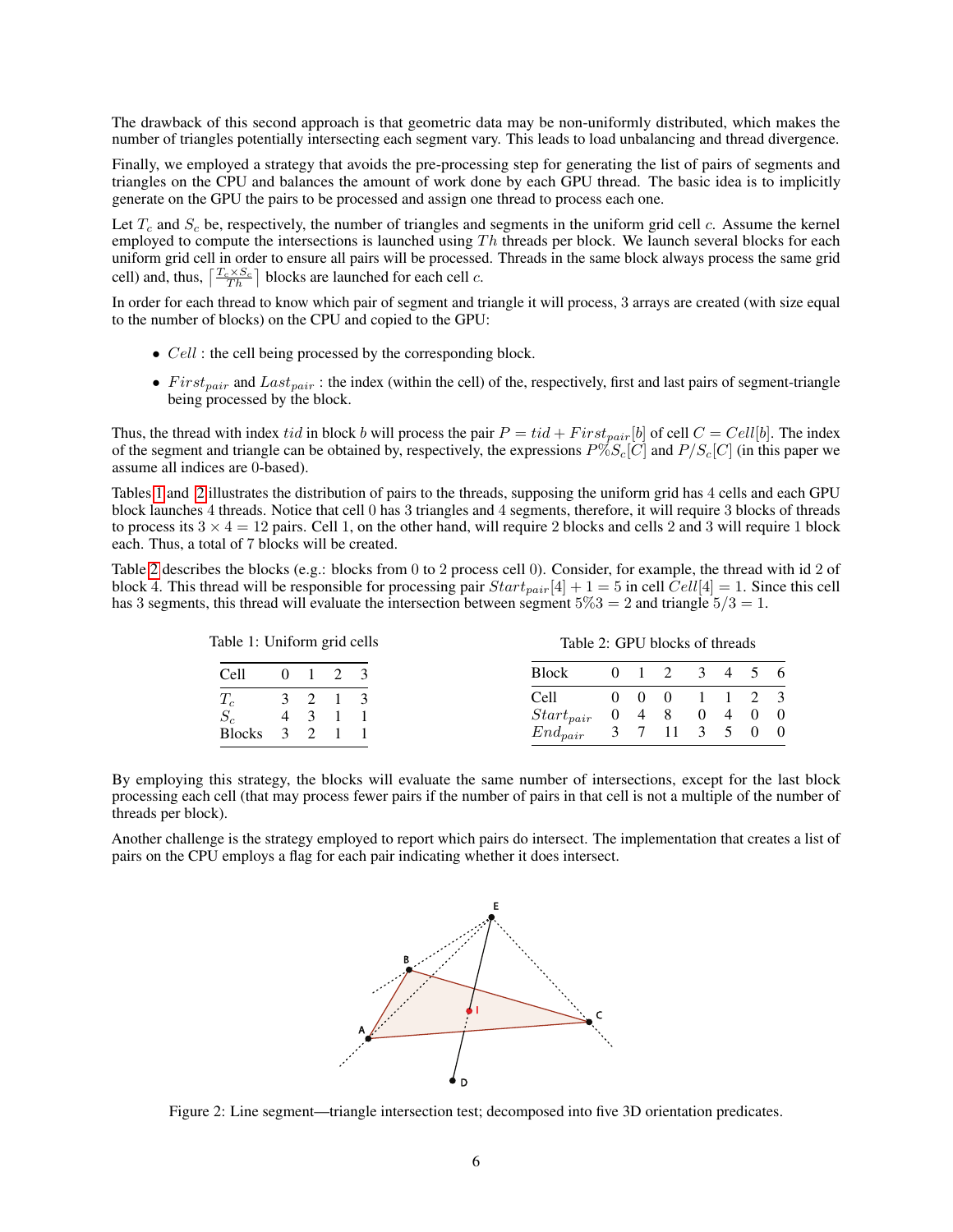Assuming the number of intersections is much smaller than the number of potentially intersecting pairs, transferring such a list from the GPU in the other two implementations could become a bottleneck of the algorithm. Thus we employed a sparse list in that implementation (i.e., instead of using boolean flags we store in a list the pairs that do intersect, and use another list to report pairs with interval arithmetic failures).

A two-step strategy was employed to create the resulting array. First, a kernel is launched to count the number of intersections. Then the array is allocated and the kernel is launched again to actually insert the ids of the intersecting segments/triangles in it. An atomic fetch and increment operation is performed to avoid race conditions when inserting the data into the array.

For performance, since in the first step we only need to compute an upper bound for the number of resulting intersections, we employed a floating-point version of the algorithm and defined the size of the resulting array as 5% larger than the reported value. In the improbable case where the number of intersections is larger than this estimate, the algorithm detects this error and the resulting array is reallocated with a larger capacity (in this situation the kernel using interval arithmetic needs to be launched again). In all our experiments no case of underestimated array size has been experienced.

# <span id="page-6-0"></span>4 Experiments

We performed experiments on an AMD Ryzen 5 1600 machine with 6 cores at 3.2 GHz (12 hyperthreads), 16GB of RAM, and a NVIDIA Geforce GTX 1070Ti GPU (8 GB of RAM). These experiments were performed using the mining dataset provided by [\[7\]](#page-7-6), where triangles were extracted from the geological shapes representing minerals and segments represent the drill holes in the mine.

This dataset has  $1\,000\,000$  triangles and 7846 segments. We used a  $100<sup>3</sup>$  uniform grid to index the data, which generated 15 453 302 pairs of potentially intersecting segments and triangles. The final number of intersections reported by the algorithms was 211 thousand.

Table [3](#page-6-1) presents the times spent by the following five strategies: a sequential CPU implementation (which iterates through the uniform grid cells and evaluates each pair for intersection), an implementation that creates the list of potentially intersecting pairs on the CPU and processes them on the GPU, two implementations that launches one thread per segment (resp. triangle) and test them for intersection against triangles (resp. segments) in uniform grid cells intersecting its bounding-box. Finally, the last algorithm is the implementation proposed in this work, that employs multiple thread blocks to process each cell.

As mentioned before, creating a list of pairs equalizes the work done by each thread (improving the load balancing), but has high pre-processing and memory overheads (only 6% of the time is actually spent testing the intersections).

On the other hand, assigning one segment or triangle per thread reduces the pre-processing cost (since a list of pairs is not generated), but the intersection step is slower due to the load unbalance. It is interesting to notice that the intersection step is 9 times faster when each thread is responsible for a triangle than when it is responsible for a segment. This is because this sample dataset has 127 times more triangles than segments and, thus, the first version uses more threads (and each one does less work), which is usually preferred on GPUs and improves load balancing.

Finally, the best result is obtained using multiple blocks per grid cell. It combines a fast pre-processing with a small intersection detection time on the GPU. Indeed, its intersection step performs two passes (as explained in Section [3.5\)](#page-4-0), spending 0.01 second in the first pass (done with floating-point arithmetic) and 0.09 second in the second (performed with interval arithmetic). This result suggests that this implementation has good load balancing, since the version using a list of pairs (where all threads perform the same amount of work) also spent 0.09 second detecting intersections.

|                   | Sequential |      | List of pairs One segment/thread One triangle/thread Mult. blocks/cell |      |      |
|-------------------|------------|------|------------------------------------------------------------------------|------|------|
| Pre-processing    |            | 0.67 | 0.00                                                                   | 0.00 | 0.00 |
| Mem. (CPU to GPU) |            | 0.21 | 0.02                                                                   | 0.01 | 0.02 |
| Intersection      | 2.48       | 0.09 | 5.96                                                                   | 0.69 | 0.10 |
| Mem. (GPU to CPU) |            | 0.02 | 0.00                                                                   | 0.00 | 0.00 |
| Rationals         | 0.00       | 0.03 | 0.00                                                                   | 0.00 | 0.00 |
| Ensure uniqueness | 0.01       | 0.01 | 0.02                                                                   | 0.02 | 0.02 |
| Total             | 2.50       | 2.14 | 6.00                                                                   | 0.72 | 0.15 |

<span id="page-6-1"></span>Table 3: Time (in seconds) spent by 5 different strategies for intersecting triangles and segments.